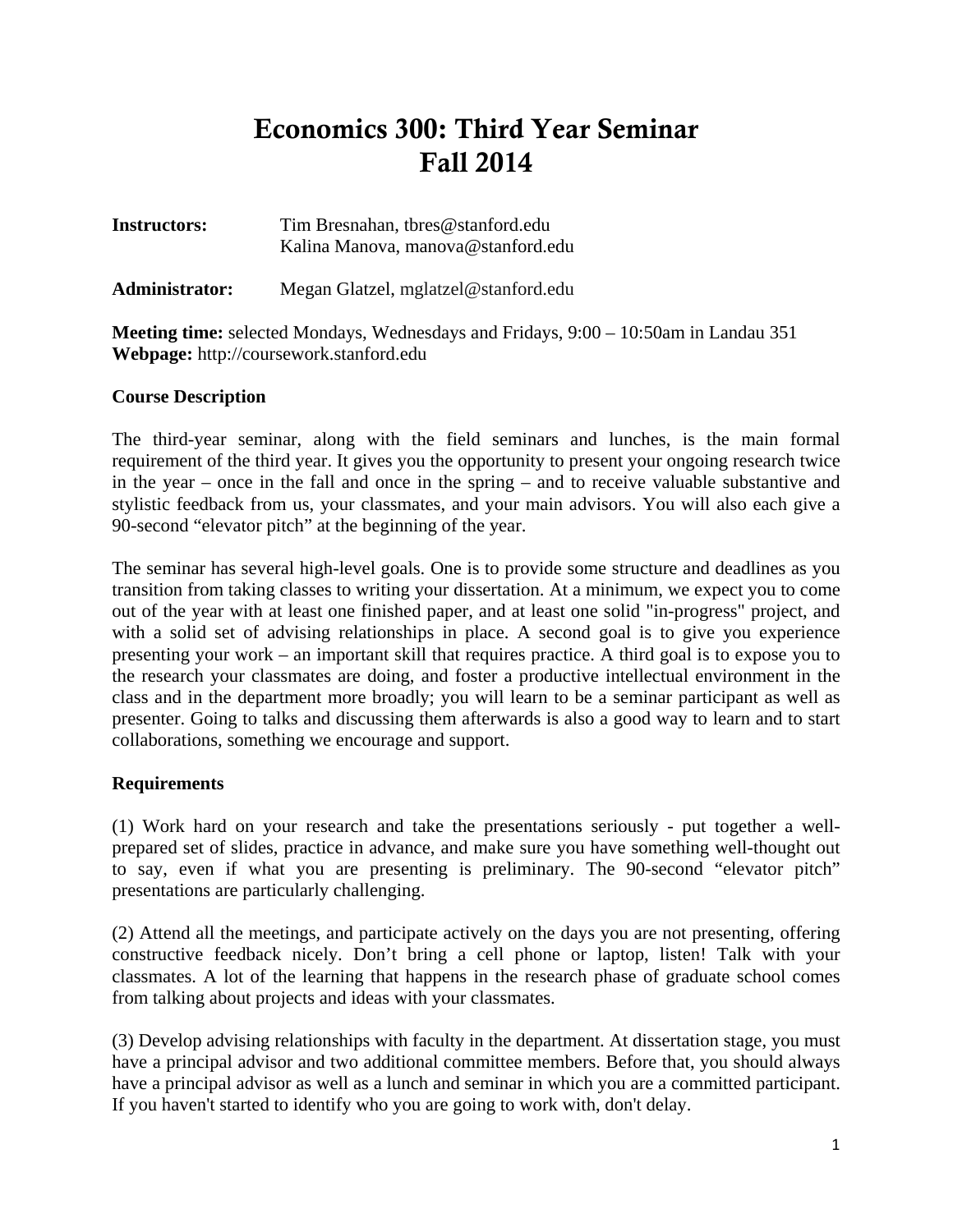Importantly, the third year seminar is intended to complement, not substitute for, the usual advising process. Your advisors will be your main source of research feedback during the year, including helping you develop ideas, prepare your talks, and so forth. We, Kalina and Tim, organize the third-year seminar; and will coordinate with your advisors. But this seminar is about presentating to a general economics audience, not to specialists in your field, and is not a substitute for engaged participation in a seminar or a lunch. It is a great idea to present a paper in the third year workshop and, at about the same time, in a specialized forum like a lunch.

# **Logistics**

You will each give a 90-second elevator pitch on September 24, one full presentation in the fall, and one full presentation in the spring. The fall presentations are typically on your second-year paper. Don't stop research over the winter. In the spring, you should present a different project in progress that you are excited about and that will likely become part of your dissertation; you can only present your second-year paper again if it has undergone a massive transformation that substantially improves it, and only after consulting with us first.

We will meet 9-11am in Landau 351 on the dates indicated on the schedule below. If you are a presenter, you should show up early (say 8.45) and set up your slides so that they are ready to go when everyone shows up. BOTH presenters should have their slides on ONE computer. If you are not presenting, you should show up before 9. There will be two 40-minute presentations in each class. If you are not a presenter, you are done at 10.30. From 10.30-11.00, we will have a feedback session with the presenters and their advisors who attended the talk.

In addition to the immediate feedback you get during and after your talk, you should seek out your classmates (and of course advisors) to find out what they thought, where they think the research might go, and so forth.

Before your scheduled talks, the seminar administrator (Megan Glatzel) will send a reminder email to you and your advisors, alerting them to your talk. Don't let this email be the first time your advisors have heard about the topic you are presenting. You should encourage your advisors to attend when you present, and it's a good idea to prepare by running your slides past fellow students and your advisors. A practice run in front of the mirror (or your video camera) is also a good way to become a better presenter.

#### **Preparing a 90-second "elevator pitch"**

In the very beginning of any economics talk, you need to create listener understanding about your paper – what is the specific research question, why is it important, how will it be answered, what is the answer?

This is hard to do, and there are a number of ways to get in trouble. You can be too vague, telling us about your general research area and not this specific paper; you can give a literature review that doesn't lead to this specific topic (i.e., in which there are things other than what exactly this paper is the first to do). Or you can be too precise, introducing the details (equations, robustness, extensions) but not the ideas of your paper.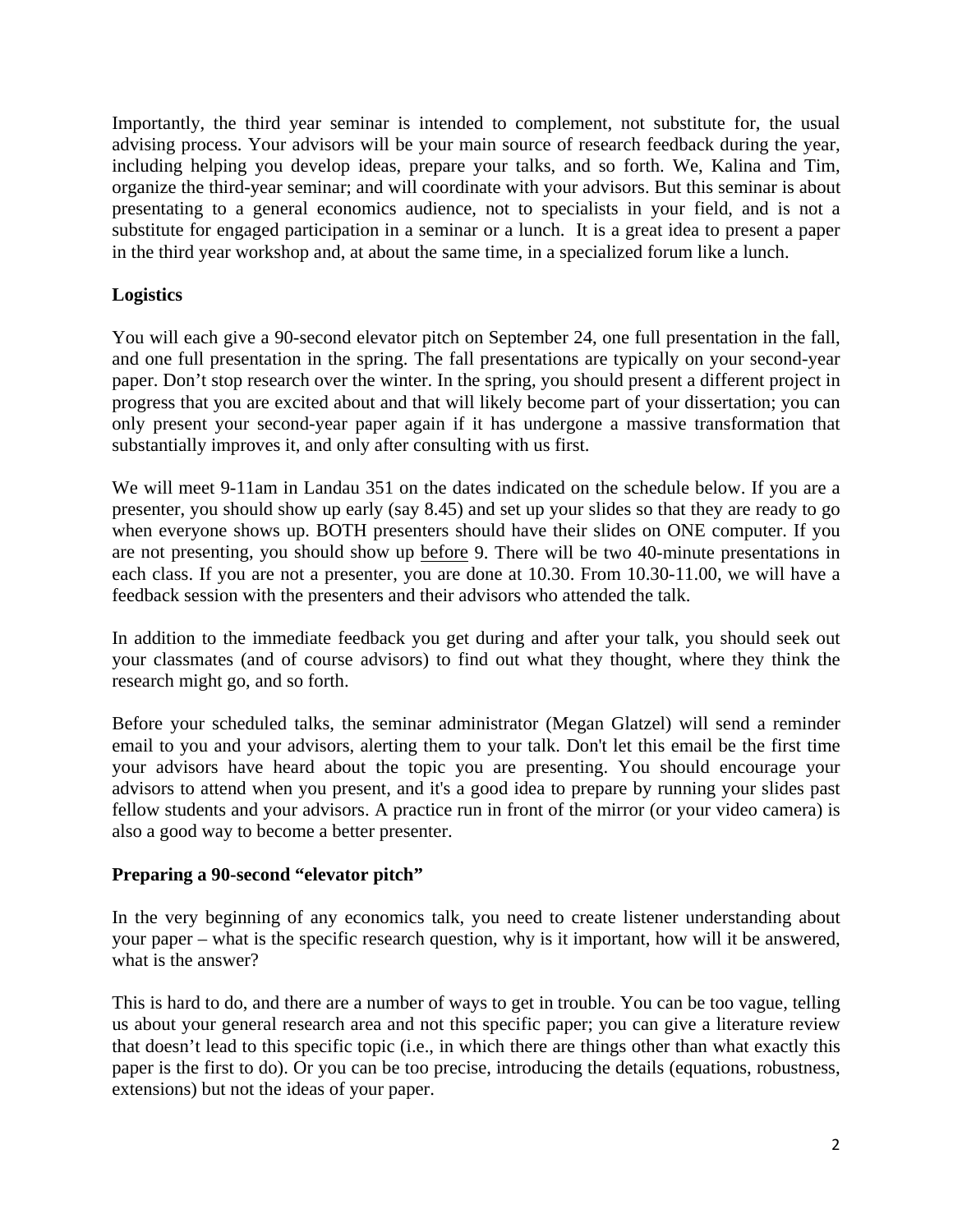How to get ready? Practice your elevator pitch. 90 seconds to get question, significance, answer, and methods stated between the first and third floor of Landau (greens can do it while quickly walking the stairs). This is an incredibly valuable exercise for both the substance of research (do I know the main point of my paper?) and its exposition (can I state the main point of my paper clearly?).

# **Preparing Your Presentations**

In preparing your slides, keep the length of the presentation in mind. In a short talk, you need to make sure that you quickly communicate: (a) what you are studying; (b) why you are studying it; and (c) what you have found/accomplished. That ought to come across in the first five minutes. You should also remember that you will get asked questions, so if it takes you 40 minutes to talk through your slides in front of the mirror, you might only get through  $\frac{1}{2}$  or  $\frac{3}{4}$  of them in front of an audience.

Coursework contains some presentation materials that may help you. There are slide templates for different kinds of talks: theoretical, empirical and experimental. There are also last year's most popular presentation slides in a poll of participating students.

Here are some additional tips for preparing a talk:

- o It is critical to begin by clearly and succinctly explaining the question you're trying to answer, why it is interesting/important, and how you think you have made progress in answering it. It can be surprisingly hard to get this clearly formulated in your own mind, and to communicate it. A good strategy is to practice on your friends, or on non-economists – your mom, friends outside the department, etc. If you don't have a clear statement of this within the first minute of a talk, you are probably behind.
- o Once you have stated the problem, why it is important and the contribution of your research, cut right to the chase. By slide three and minute five, you should be explaining your model (if it's a theory talk) or your empirical strategy and data (if it's an empirical talk). Avoid the common trap of having too long an introduction – bad form even in a 90-minute talk and potentially much worse in a 40-minute talk.
- o Don't spend a lot of time talking about the literature unless it is crucial to understanding what you have done. You absolutely should know and understand how your work relates to past work, and in some cases, the framing is important – e.g. "Standard models of monetary policy assume rational expectations equilibria in asset markets. In this paper, I start with soand-so's model and incorporate asset price bubbles, which author x suggested might lead to the following optimal policy. I find that in contrast to his hypothesis, the optimal policy involves …". That sort of discussion is fine and can be helpful. But don't put up a slide with 15 papers on it and say "This paper is related to a large literature on monetary policy including blah, blah, and to a large literature on asset bubbles, including blah, blah, and…".
- o Make sure you use large fonts and plenty of spacing and don't try to cram too much material into individual slides (e.g. tables with 50 numbers, or every step of a complicated proof).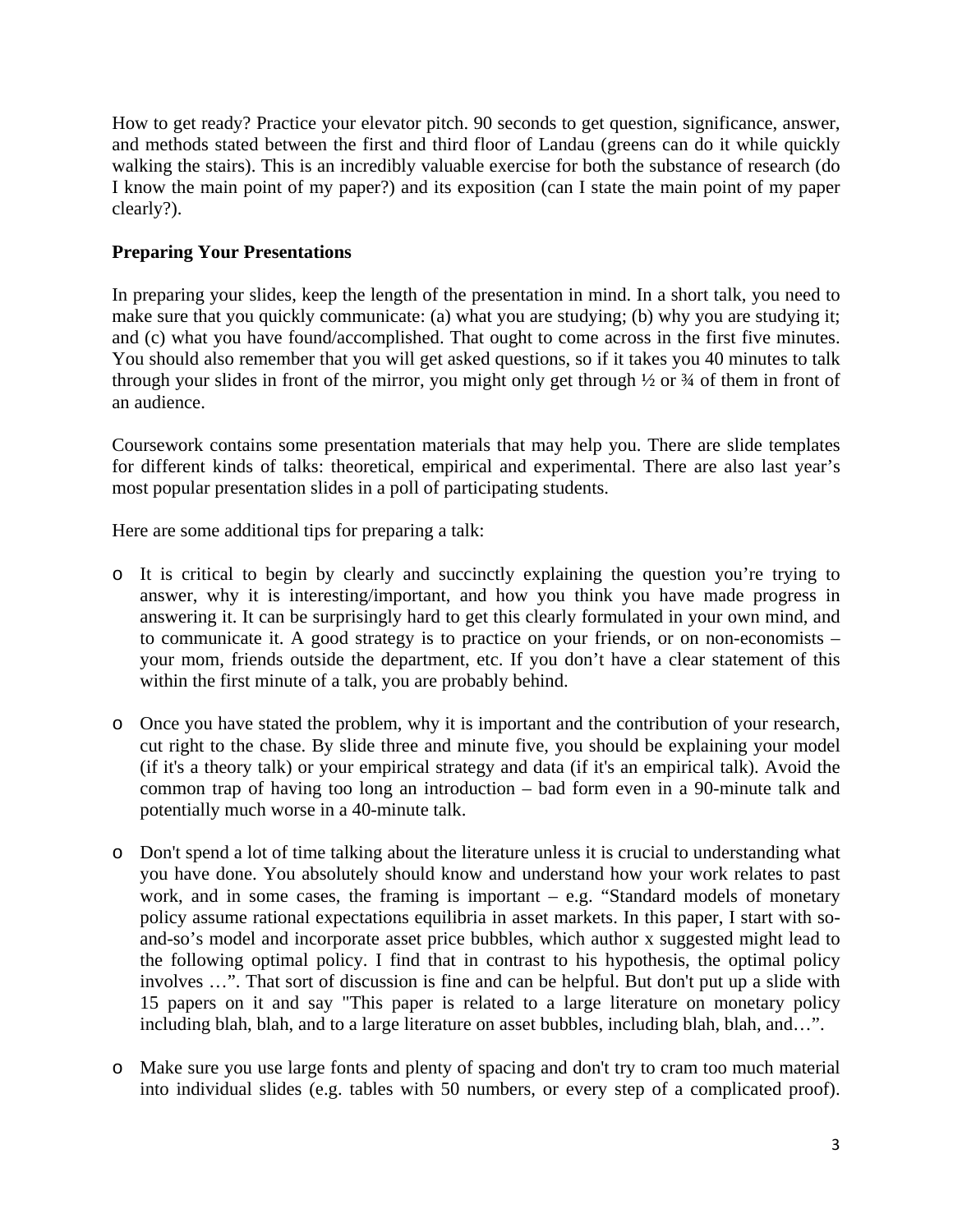Similarly, don't have too many slides. For a 40 minute presentation, 20 slides can be about right (perhaps with a few back-ups for questions), and you should have a strategy for skipping some if you run behind. An excellent preparatory strategy is to create your 4x4x4 talk as a draft: 4 slides, 4 bullets per slide, 4 words or numbers per bullet. Did you hit all the main points? Why not?

o Practice your talk in advance. Most people are not great extemporaneous speakers (and even great extemporaneous speakers generally got to be great through practice). It is much easier to talk through a slide for the third time than for the first time. Our experience is that practicing out loud is much better than thinking through what you are going to say. In some cases, writing things out can also be useful.

# **Last Thoughts**

All of these tips are about presenting your research as opposed to doing it. It is a lot harder to give clear guidance on how to do research. Hopefully you will learn a lot by watching your classmates. Probably the most important thing is to keep trying – making the transition from classes to research can be challenging and sometimes discouraging, but eventually you will get rolling, and once that happens the process can be incredibly enjoyable and rewarding. Recruiting and regularly talking with an advisor and a committee are also helpful. Hopefully this class will help you get to that point more quickly.